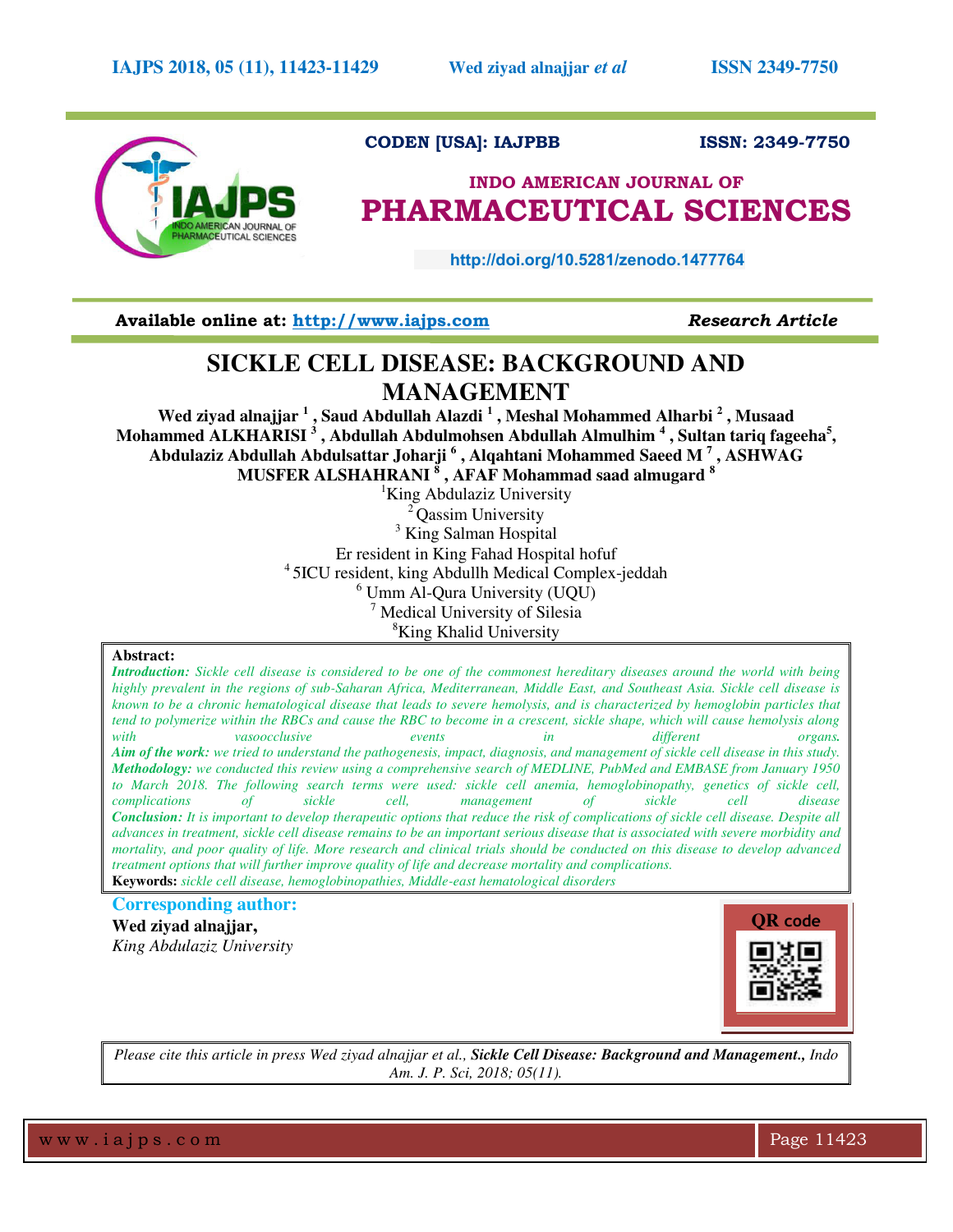## **INTRODUCTION:**

Sickle cell disease is considered to be one of the commonest hereditary diseases around the world with being highly prevalent in the regions of sub-Saharan Africa, Mediterranean, Middle East, and Southeast Asia. Sickle cell disease is known to be a chronic hematological disease that leads to severe hemolysis, and is characterized by hemoglobin particles that tend to polymerize within the RBCs and cause the RBC to become in a crescent, sickle shape, which will cause hemolysis along with vasoocclusive events in different organs. Sickle cell disease is an autosomal recessive disease that occurs in both homozygous and heterozygous individuals. In individuals who are homozygous we call the disease sickle cell anemia. Other subtypes of sickle cell disease include sickle beta plus thalassemia, sickle beta zero thalassemia (which is the most similar to sickle cell anemia regarding severity), hemoglobin SO Arab disease, hemoglobin SC disease, hemoglobin SD Punjab, along with other subtypes that differ among each other by clinical picture and severity[1].

# **METHODOLOGY:**

# • **Data Sources and Search terms**

We conducted this review using a comprehensive search of MEDLINE, PubMed and EMBASE, from January 1950 to March 2018. The following search terms were used: sickle cell anemia, hemoglobinopathy, genetics of sickle cell, complications of sickle cell, management of sickle cell disease

#### • **Data Extraction**

Two reviewers have independently reviewed the studies, abstracted data and disagreements were resolved by consensus. Studies were evaluated for quality and a review protocol was followed throughout.

#### **History**

Sickle cell disease was first described by Dr. Horton in the year 1874. Then, in the year 1910, a more discrete definition was introduced by Herrick, after the shape of abnormal RBCs was noticed in a patient who carried the disease. Later, in the year 1927, Hahn and Gillespie monitored RBCs' sickling and correlated it with the absence of high oxygen tension. Linus Pauling et al then were able to prove that sickle cell patients had hemoglobin that was distinguished from normal hemoglobin which is present in normal individuals. They achieved this using the techniques of protein electrophoresis. The cause of these abnormalities in hemoglobin was later discovered by Venon Ingram and J. A. Hunt in the year 1956 when the sequenced hemoglobin molecules in sickled cells and were able to discover the presence of substitution of valine for glutamate on the sixth position of the gene responsible for the sickle beta-hemoglobin. This change in the gene was discovered in 1977 to be due to changes in the sixth codon from GAG to GTG within the beta-globin gene. Several more studies have been conducted on the pathophysiological mechanisms of sickle cell disease to lead to more understanding of the disease and become able to provide improved amd more advanced modalities of treatment [2].

### **Sickle Cell Mutation Origin**

The genetic mutation responsible for the development of sickle cell disease is thought to have originated from Asia and Africa. In fact, researchers believe that the disease is a result of the natural mutation of the gene of beta-hemoglobin that affected gametes and was later transferred to later generations. To further understand this, researchers were able to characterize 4 haplotypes (originating from Africa) and 1 haplotype (originating from Asia) using the techniques of restriction fragment length polymorphism analysis. These 4 African haplotypes are Benin, Senegal, Cameroon, and Bantu [3]. The most severe subtype of sickle cell disease is considered to be the Bantu subtype, while, on the other hand, the Asian subtype (known as Arab-Indian sickle disease) is considered to be the mildest sickle cell disease [4].

Sickle cell disease can also be found in other regions around the world like Europe and the United States. This is believed to be a result of migration and marriage. Some studies have suggested that sickle disease has higher prevalence in sub-Saharan Africa because of its beneficial effects against infections with *Plasmodium falciparum.* In fact, sickle cell trait can provide protection to individuals against infection with *Plasmodium falciparum*. Thus, this gene has been able to continue and survive through generation in areas where malaria is highly prevalent. This whole mechanism is usually called balanced polymorphism [5].

#### **Genetics**

Studies conducted by Pauling et al have concluded that sickle cell disease is a result of molecular defects in hemoglobin. It is known to be transmitted through generations by an autosomal recessive manner. Ingram et al. were able to prove that the mutation causing sickle cell disease as a result of substation of glutamine to valine on the sixth position of the beta globin gene. When the cloning of human hemoglobin genes was achieved, many years later, the sequence of the DNA involved in the mutation became known, with characterization of hemoglobin gene clusters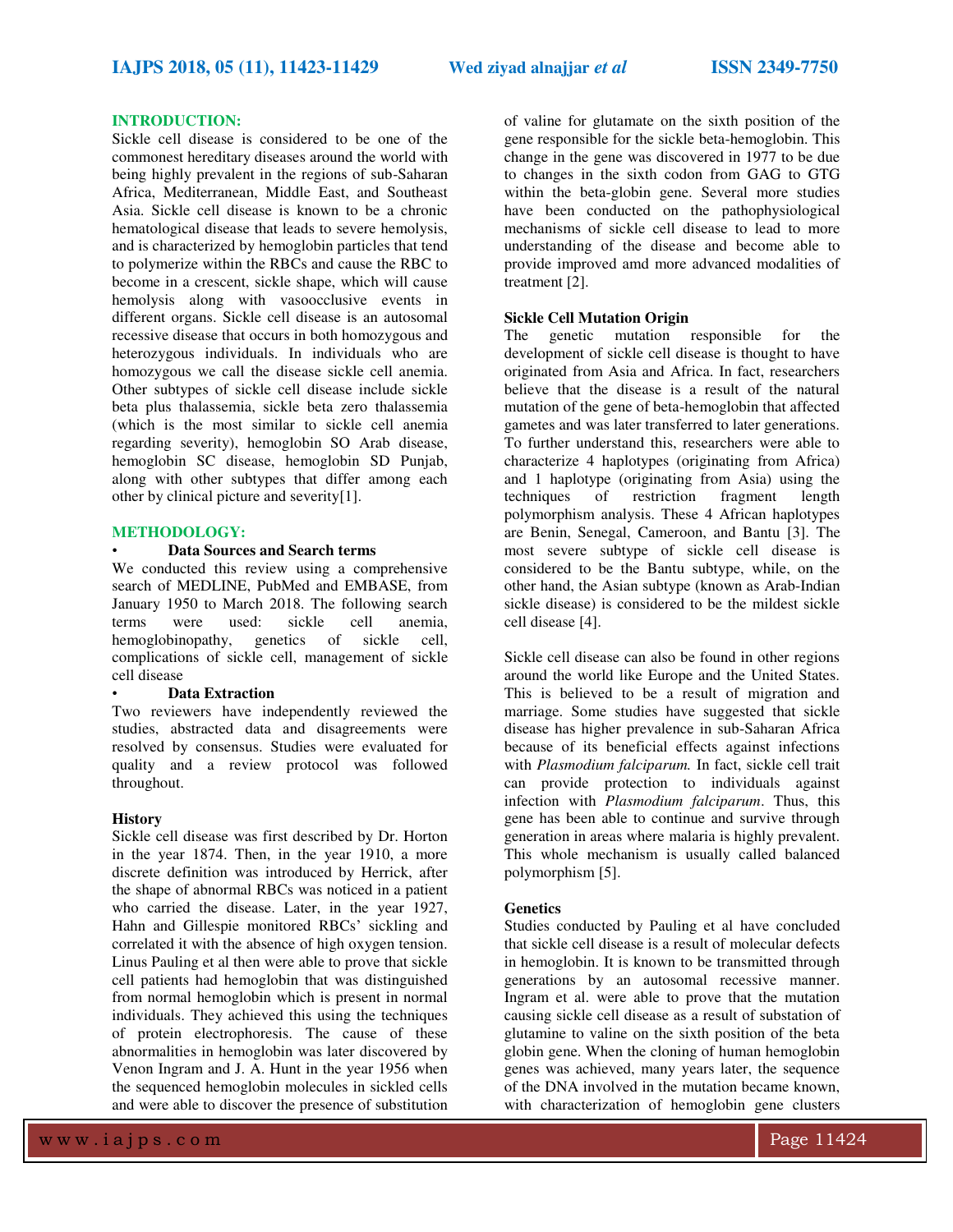# [6].

In humans, hemoglobin consists of a molecule in a tetrameric shape, which in turn is consisted of two polypeptide subunit identical pairs. These subunits are coded by different genes in the human genome. Chromosomes 16 and 11 have the alpha globin and beta globin genes, respectively. Another type of globin, known as F, is found dominant in fetal life. One less common subtype of globin is alpha 2, which is present in less than 2.5% hemoglobin molecules in normal adults [7].

In patients who have the sickle cell gene, the clinical picture of the disease will start to manifest when hemoglobin switches from the F type to the alpha type (at about six months of age). Therefore, one of the common treatment modalities is the stimulation of F hemoglobin production in adults with sickle cell disease. This modality was approved by the FDA, which led to hydroxyurea use in sickle cell patients [8].

The most common and severe phenotype of sickle cell disease results from the presence of a homozygous state of the sickle mutation. Other less possible phenotypes result from different interactions between mutated and normal beta globin genes. For example, a sickled beta gene may interact with another thalassemic beta gene leading to a sickle disease whose severity will vary according to the thalassemia severity [9].

# **Pathophysiology**

The first and most clear change that results in sickle disease is the change in the shape of the red blood cell to form polymers of intracellular hemoglobin which will directly influence the plasma membrane of red cells. This will eventually lead to the exposure of glycolipids and epitopes out of the cell. All these previous modifications in the expression and morphology of the hemoglobin will lead sickled red cells to adhere to the endothelium of the vessels. Many studies have been conducted to study this adhesion on a molecular level, due to its importance in the clinical picture and vaso-occlusive events in patients with sickle disease. These studies produced important results that led to the development of potential therapeutic agents that will target these adhesion pathways to decrease the rates of vasoocclusive [10,11].

The development of sickle mouse models has led to significant improvements in our knowledge of sickle disease. Models are produced with controlling globin chains, MCHC, and hemoglobin types. However, scientists have not been able to produce mouse models that show severe clinical manifestations that are similar to those observed in humans. Still, these models provide significant benefits in the research on sickle disease [12].

Sickle mouse models have shown the involvement of inflammation and inflammatory reactions in the pathophysiological pathway of sickle cell disease. These inflammatory reactions are thought to be stimulated by the abnormal shape of red blood cells along with the constant presence of hemolysis. Moreover, sickle cells usually develop dehydration which can also trigger inflammatory reactions. All these reactions and abnormalities will aid the development of a negative charge on glycolipids which will cause the activation of the coagulation cascade. This activation will cause thrombin and tissue factor to be generated leading to more inflammatory reactions. In addition, the constant presence of hemolysis leads to the presence of high levels of hemoglobin which is plasma-free. This hemoglobin has the ability of scavenging NO and damaging the endothelium. In addition, iron present in the heme molecule will be released following the lysis of red cells, causing oxidative stress which will further enhance inflammation [13].

Another crucial mechanism in the development of vaso-occlusive events in the leukocytic adhesion phenomenon. The importance of this mechanism comes from the potential use of it as a target of new therapies. Moreover, the presence and amount of leukocytic adhesion have been found to be correlated with several poor outcomes including acute chest syndrome, strokes, and higher mortality [14].

#### **Management**

#### Diagnosis

It is usually simple to establish a diagnosis of sickle cell disease. This simplicity comes from the dominant presence of hemoglobin in blood, which can be easily examined. The most widely used technique used in the diagnosis of sickle cell disease is electrophoresis that separates diseased hemoglobin molecules from normal hemoglobin molecules. This technique uses isoelectric focusing, high performance liquid chromatography, standard alkaline gel, or capillary electrophoresis [15].

On the other hand, chemical tests and other solubility tests which are generally used to detect hemoglobin S are not recommended to use when confirming a diagnosis of sickle disease. This is because their relatively high liability to errors [15].

Finally, some more advanced modalities of treatment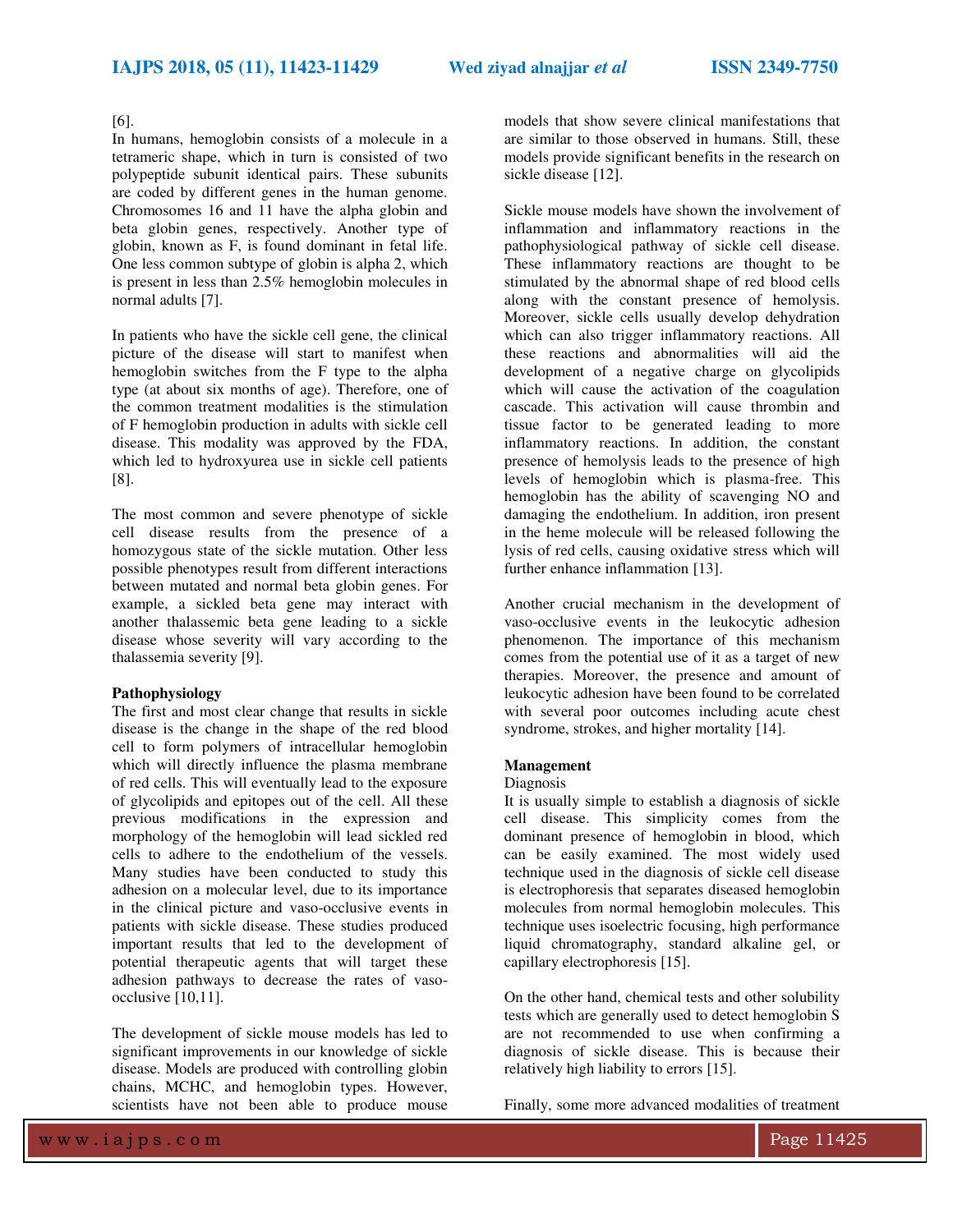have been being developed to diagnose sickle cell disease more rapidly and accurately. These include the use of DNA and antibodies in detecting the disease [16].

#### **Blood transfusion and iron chelation**

The first step in the management of acute sickle attacks, chronic sickle cell disease, and sickle disease complications, is transfusion of red blood cells. This transfusion is effective as it leads to anemia correction, decline in hemoglobin S concentrations, suppression of the syntheses of hemoglobin S, and significant reduction in hemolysis. All these results of transfusion will lead to immediate improvement of the clinical picture. Transfusion can be administrated simply or exchanged with the patient's blood, which is usually needed in cases where the concentration of hemoglobin is high, or when the clinical manifestations are severe and require immediate correction of the hemoglobin S concentrations. In addition, people who present with sickle disease complicated by neurological symptoms also require exchange transfusion to prevent increased viscosity of the blood [17].

Generally, sickle cell patients have a relatively higher risk of alloimmunization following blood transfusion. This could be explained by the mutual origins between patients and donors. This issue is usually overcome in regions where, for example, most donors originate from Europe leading to significant reduction of alloimmunization risk [18].

Another complication of blood transfusion is iron overload, which will definitely occur following chronic multiple transfusions. However, the mechanisms by which iron overload causes hemosiderosis seem to differ from those in patients with thalassemia. The main difference between the two diseases is the difference in target organs [19].

The high prevalence of iron overload among sickle cell patients makes iron chelation essential in any sickle cell patient who routinely receives blood transfusions. This is achieved by several methods including the parenteral administration of desferrioxamine or the oral intake of deferasirox [19].

## **Induction of Hb F**

Several studies have been conducted on hemoglobin F, with increasing evidence that supports its use in patients with sickle cell disease to decrease the severity of clinical manifestations. This was first noticed in patients who originated from India and Saudi Arabia, and showed mild clinical picture of sickle disease, along with the presence of higher

concentrations of hemoglobin F in their blood [20]

Later, it was established that hemoglobin F acted as a prognostic factor that reduced the risk of complications like pain attacks, acute chest syndrome and mortality. Several hypotheses have been made to explain the mechanism in which hemoglobin F improves sickle cell clinical picture. One of these mechanisms is the possible interference of hemoglobin F with the polymerization process that deoxygenated hemoglobin undergoes. These deoxygenated hemoglobin undergoes. These proposed mechanisms paved the way for the use of hemoglobin F production for the pharmacological treatment of sickle cell disease [21].

#### **Hydroxyurea**

Hydroxyurea was developed as a pharmacological agent that stimulated the induction and production of hemoglobin F in patients with sickle cell disease. Moreover, hydroxyurea works in inhibition of ribonucleotide reductase and this mechanism is beneficial for myeloproliferative disorders treatment. Hydroxyurea is tolerated orally and used simply. The use of hydroxyurea was tested in several trials in human adults with sickle disease. It has been found to lead to significant decline in pain attacks, acute chest syndrome, and vaso-occlusive events, along with less need for blood transfusion and exchange. Moreover, the use of hydroxyurea led to less hospitalization in patients with severe sickle disease. After nine years of treatment with hydroxyurea, sickle cell patients showed significantly improved survival. Several other studies were also conducted to study the efficacy of hydroxyurea in children with sickle cell disease [22].

More recent laboratory studies have concluded that hydroxyurea also acts by in-vivo generating NO, which will cause NO/cGMP activation along with upregulation of the gene expression of gamma globin in patients who have sickle cell disease. Patients with sickle cell disease can benefit from other mechanisms also. As an example, hydroxyurea was also seen to be associated with a decline in soluble VCAM-1 expression. In addition, its activity in myelosuppression aids in decreasing the count of circulating white cells and thus the rate of leukocytic adhesion to the walls of vessels. This will further benefit patients by decreasing rates of vaso-occlusive events [23].

Other mechanisms by which hydroxyurea works are still not clear and require further studies and research to be established and proven.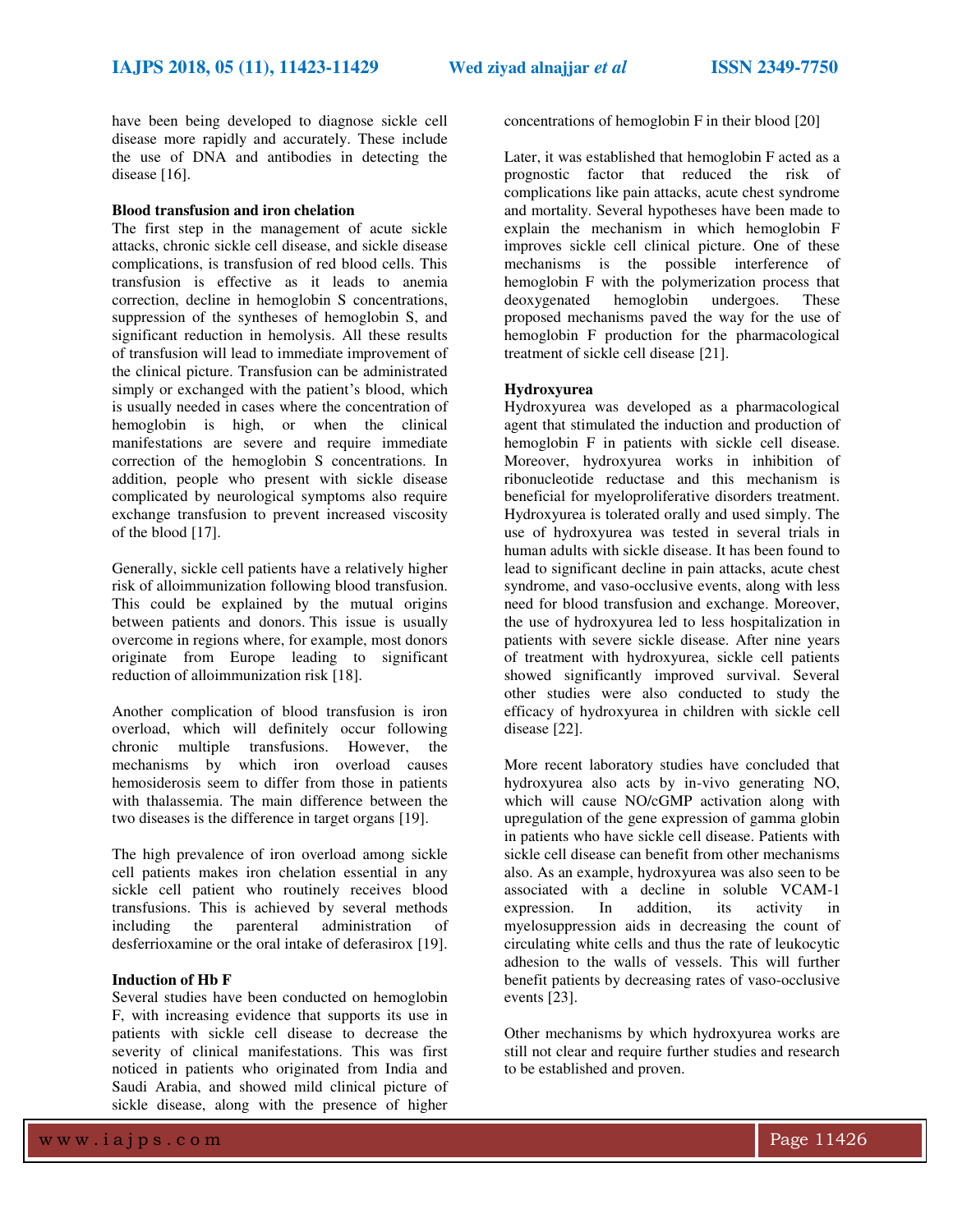## **Bone marrow transplantation**

One of the therapeutic approaches in the treatment of sickle cell disease is replacing the whole diseased bone marrow, which is in fact the source where dysfunctional sickled cells emerge, with a normal bone marrow that can produce normal red cells. This approach can provide definitive treatment of the disease. However, it has been considered too invasive for a patient who does not have a malignancy. Moreover, it is associated with a relatively high mortality rates that can reach 20% [24].

Recent advances in therapeutic immunosuppression along with supportive care both led to improved survival following bone marrow transplant, and it was thus used in patients with beta-thalassemia and led to significantly improved survival rates. These improvements changed the general thoughts about these therapeutic approaches and led to the conduction of several trials to study bone marrow transplant in children with sickle cell disease. These trials were conducted in several regions of the world and showed an improved survival that reached more than 90% [25].

Despite this efficacy and improved safety of bone marrow in treating sickle cell disease, finding a matched donor remains a huge limitation that limits the availability of this treatment to less than 15% of sickle cell patients [25].

Recently, several trials have been conducted to assess the transplantation of cord blood in sickle cell disease treatment. The main aim of this treatment is to provide a more available treatment than bone marrow transplantation[26].

Up till now, the number of bone marrow transplantation operations in adults with sickle disease has been very low. This is due to higher concerns in adults than children regarding morbidity and mortality following the procedure. On the other hand, nonmyeloablative bone marrow transplant has been used in attempts for decreasing the mortality following the transplantation. However, this was associated with a higher risk of graft rejection [25].

Despite all disadvantages and limitations, bone marrow transplantation remains to be the only treatment modality that provides definitive treatment for patients with sickle disease.

## **Management of Complications**

*Acute clinical complications* 

Patients with sickle disease can suffer from a large number of complications, which can be attributed to

the complexity of the disease's pathophysiology. These complications can include infections, infarctions, vaso-occlusive events anemia, and other possible complications. Developed countries have relatively low mortality for sickle children with acute complications, but higher mortality for sickle adults, as those can suffer from chronic multi-organs failure. Moreover, strokes and acute chest syndromes are considered serious with higher mortality rates [27].

The most important clinical manifestation of sickle disease is the development of acute pain. This could potentially reflect the presence of vaso-occlusion along with impairments in the supply of oxygen. It can also be a result of an infarction-reperfusion injury. in infants and children, dactylitis may occur leading to painful bones in several regions of the body. During these pain attacks, opioids are administrated along with NSAIDs to relief the pain [27].

## **Bacterial infections:**

These infections are considered serious and cause more severe diseases than the general population due to the presence of significant damage to the spleen, which develops in all sickle patients as a result of intraparenchymal occlusion. This asplenia make sickle patients, since childhood, vulnerable to infections and severe complications including meningitis, sepsis, and pneumonia [28].

Encapsulated organisms are more common in these patients due to the damaged liver. These organisms include *Haemophilus influenzae*, and *Streptococcus pneumoniae*. Therefore, the Pneumococcal conjugate vaccine has been recommended for all sickle cell patients and led to a significant decline in the rates of pneumococcus infections in this population. however, there are still concerns regarding the emergent of new strains of the bacteria that are resistant to the vaccine[29].

Other than vaccination, young children with sickle cell are recommended to receive penicillin prophylactically and should be educated to immediately seek medical advice whenever they develop fever or any systemic symptoms. In these cases, immediate blood culture is warranted [28].

#### **Acute chest syndrome:**

It is defined by the development of new infiltration into the lung, with the presence of fever, increase respiratory rate, severe pain, cough, or wheezing. Acute chest syndrome is considered one of the most common causes of death among young adults with sickle cell disease.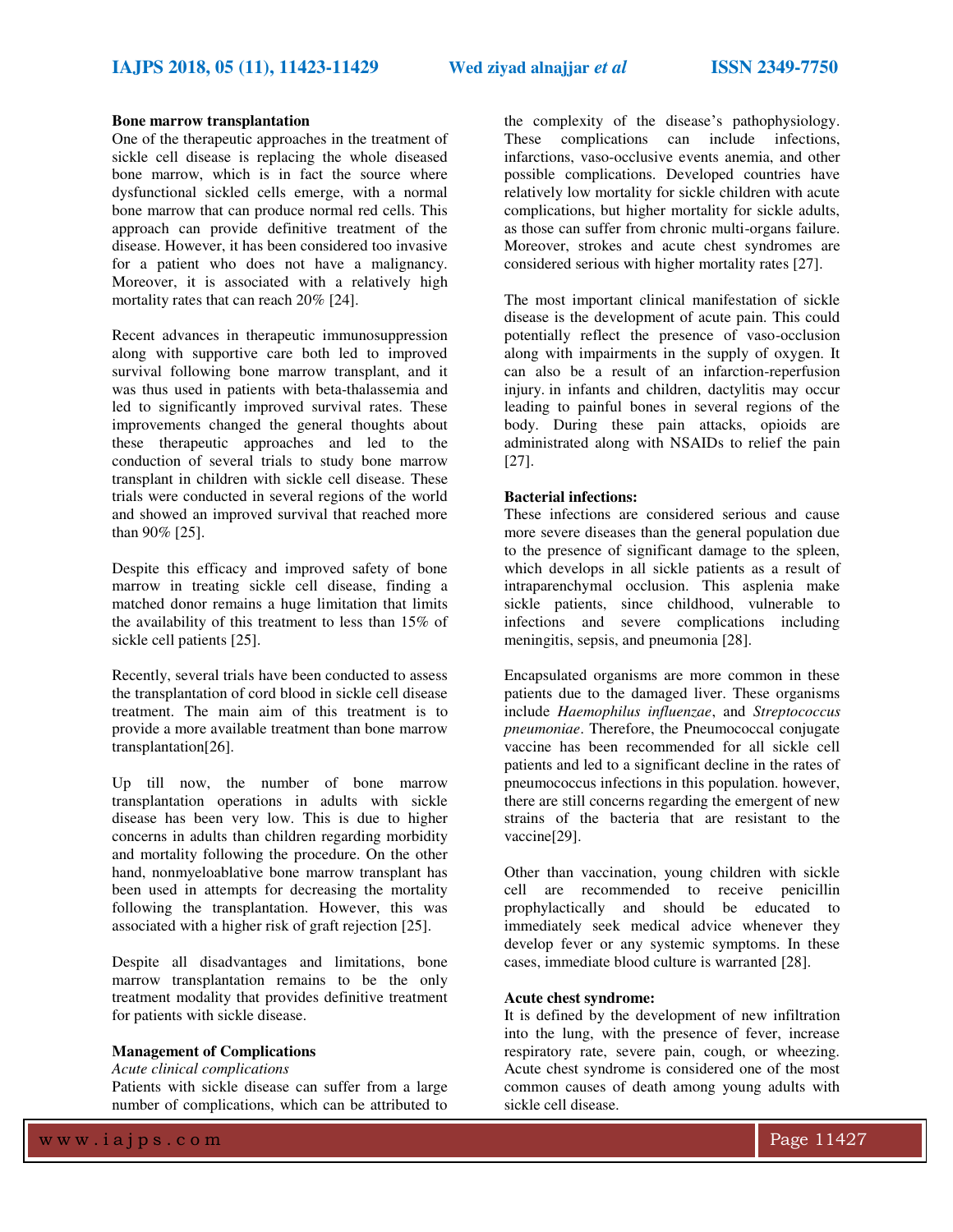Management of a patient with acute chest syndrome should include the immediate initiation of antibiotics that cover mycoplasma, pneumococcus, and chlamydia. It is also important to provide oxygen therapy and blood transfusion. Immediate exchange transfusion should be performed in cases with worsening oxygen saturation [30].

#### **Other complications:**

Progressive anemia in sickle patients could be a result of several mechanisms like transient red cell aplasia, acute splenic sequestration crisis, or hemolysis. Strokes can also occur in sickle cell patients and are more common in children, leading to neurological dysfunctions and infarctions. If strokes occur in adults, a cerebral hemorrhage is more common to occur [31].

#### *Chronic organ complications*

Our understanding of chronic damage that occurs to body organs in sickle disease is relatively low. It is thought that mechanisms involving infarctions, vasoocclusive events, and hemolysis will all contribute to the development of a long-term damage to the body organs and lead to multi-organs failure later in life, worsening quality of life, and increased mortality. In fact, when a sickle patient reaches the third decade of life, organs failure becomes one of the main causes of death [32].

In a large retrospective cohort on sickle adults, about half the deaths were attributed to either pulmonary or cardiac causes. Moreover, adults with sickle cell disease have higher rates of developing pulmonary hypertension and diastolic heart disease, which are both correlated with increased mortality. Anemia and hemolysis have both been thought to be causing these consequences, but these hypotheses still lack evidence to support it [31].

Currently, several interventions are present to decrease the risk of developing these long-term complications. These interventions include hydroxycarbamide, bosentan, riociguat, and chronic blood transfusion. However, none of these interventions has been able to prove efficacy in decreasing the risks of developing a chronic organs failure [33].

#### **CONCLUSION:**

Sickle disease is a common and serious hematological disease that is affecting an increasing number of individuals. It is transmitted in an autosomal recessive manner and is known to have a wide variety of clinical manifestations and late complications. Complications can be severe and lead

w w w .iaips.com  $\blacksquare$ 

to significant increases in morbidity and mortality. Previous clinical trials have demonstrated high efficacy and improvement of symptoms when using hydroxyurea and blood transfusions. Other more recent interventions aim at larger improvement in clinical picture, and further decreasing the rate of developing vaso-occlusive events and related complications. It is also important to develop therapeutic options that reduce the risk of developing multi-organs failure. Despite all advances in treatment, sickle cell disease remains to be an important serious disease that is associated with severe morbidity and mortality, and poor quality of life. More research and clinical trials should be conducted on this disease to develop advanced treatment options that will further improve quality of life and decrease mortality and complications.

#### **REFERENCES:**

- 1. Serjeant GR. Sickle-cell disease. Lancet. 1997; 350: 725-730.
- 2. Beutler E. Disorders of haemoglobin structure: sickle cell anaemia and related abnormalities. In: Lichtman M. A., Williams W. J., editors. Williams Haematology. Vol. 47. New York, NY, USA: McGraw-Hill; 2006. pp. 667–700.
- 3. Pagnier J. Evidence for the multicentric origin of the sickle cell hemoglobin gene in Africa. Proc Natl Acad Sci U S A. 1984; 81: 1771-1773.
- 4. Kulozik AE. Geographical survey of beta S-globin gene haplotypes: evidence for an independent Asian origin of the sickle-cell mutation. Am J Hum Genet. 1986; 39: 239-244.
- 5. Allison AC. Protection afforded by sickle-cell trait against subtertian malareal infection. Br Med J. 1954; 1: 290-294.
- 6. Stamatoyannopoulos G. Control of globin gene expression during development and erythroid differentiation. Exp Hematol. 2005; 33: 259-271.
- 7. Herrick JB. Peculiar elongated and sickle-shaped red blood corpuscles in a case of severe anemia. 1910. Yale J Biol Med. 2001; 74: 179-184.
- 8. Bank A. Regulation of human fetal hemoglobin: new players, new complexities. Blood. 2006; 107: 435-443.
- 9. Serjeant GR, Sommereux AM, Stevenson M, Mason K, Serjeant BE. Comparison of sickle cell-beta0 thalassaemia with homozygous sickle cell disease. Br J Haematol. 1979; 41: 83-93.
- 10. Hoover R, Rubin R, Wise G, Warren R. Adhesion of normal and sickle erythrocytes to endothelial monolayer cultures. Blood. 1979; 54: 872-876.
- 11. Kaul DK, Tsai HM, Liu XD, Nakada MT, Nagel RL, Coller BS. Monoclonal antibodies to alphaVbeta3 (7E3 and LM609) inhibit sickle red